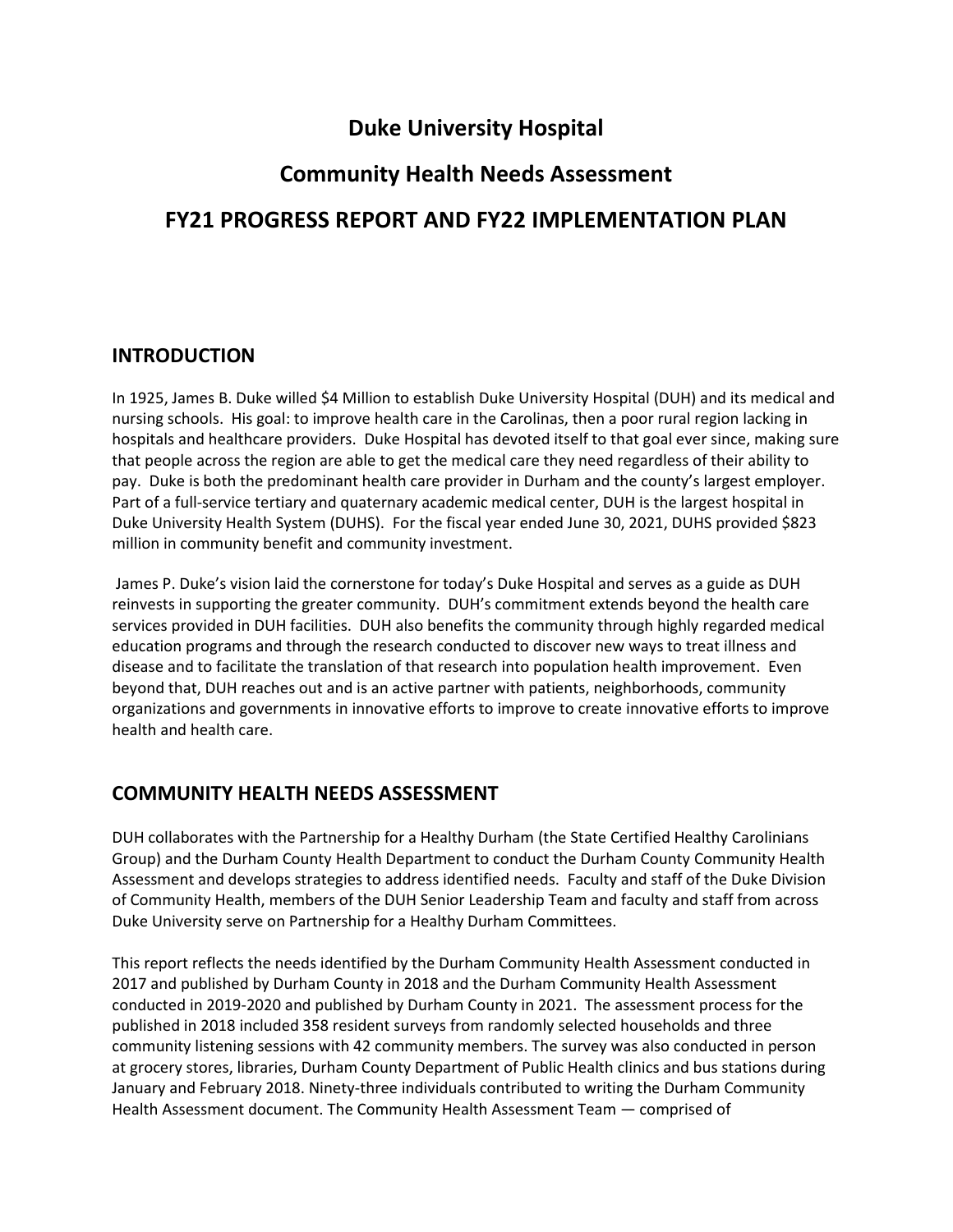representatives from Duke University Health System, universities, local government, schools, nonprofit organizations and businesses ― worked to direct the activities of the assessment and provide written content and expertise on issues of interest.

The assessment identified five health priorities for 2018-2020:

- 1. Affordable housing
- 2. Access to healthcare and health insurance
- 3. Poverty
- 4. Mental health
- 5. Obesity, diabetes and food access

As the Community Health Assessment Process takes approximately 2 years to complete Duke University Hospital was proud to partner with Durham County Department of Public Health and the Partnership for a Healthy Durham to conduct the 2020 Durham Community Health Assessment (CHA) published in 2021. The 2020 survey was conducted between May and September 2019, and carried out by 243 community volunteers, Partnership members, and staff from Durham County Department of Public Health and Duke Health. The county wide survey sample size was doubled in 2019 to analyze data by race and ethnicity. The assessment included 612 resident surveys in county wide and Hispanic or Latino neighborhood samples. Community Listening Sessions were conducted via ZOOM due to COVID19 restrictions. The 2020 Community Health Assessment report is the first to disaggregate data by race and ethnicity for Black and white residents. The 2020 Community Health Assessment was published by Durham County in 2021. The five health priorities for 2021-2023 remained the same as those of the previous assessment cycle:

- 1. Affordable housing
- 2. Access to healthcare and health insurance
- 3. Poverty
- 4. Mental health
- 5. Obesity, diabetes and food access

The full Community Health Needs Assessments for 2017 and 2020 can be found on the DUHS website at: [https://corporate.dukehealth.org/sites/corporate.dukehealth.org/files/2017%20Durham%20County%20](https://corporate.dukehealth.org/sites/corporate.dukehealth.org/files/2017%20Durham%20County%20Community%20Health%20Assessment_compressed.pdf) [Community%20Health%20Assessment\\_compressed.pdf](https://corporate.dukehealth.org/sites/corporate.dukehealth.org/files/2017%20Durham%20County%20Community%20Health%20Assessment_compressed.pdf) and on the Partnership for a Healthy Durham Website[: https://healthydurham.org/health-data](https://healthydurham.org/health-data)

All of the programs described in the following progress report and implementation plan are aligned with the five health priorities with many of the programs addressing combinations of the five health priorities. A brief excerpt from the Community Health Needs Assessment describing each priority is included in this implementation plan. DUH considers this document to be a "working plan" that will continue to evolve over the three year period in order to ensure the efficacy of strategies intended to meet expressed community health needs. This implementation plan may note, but does not contain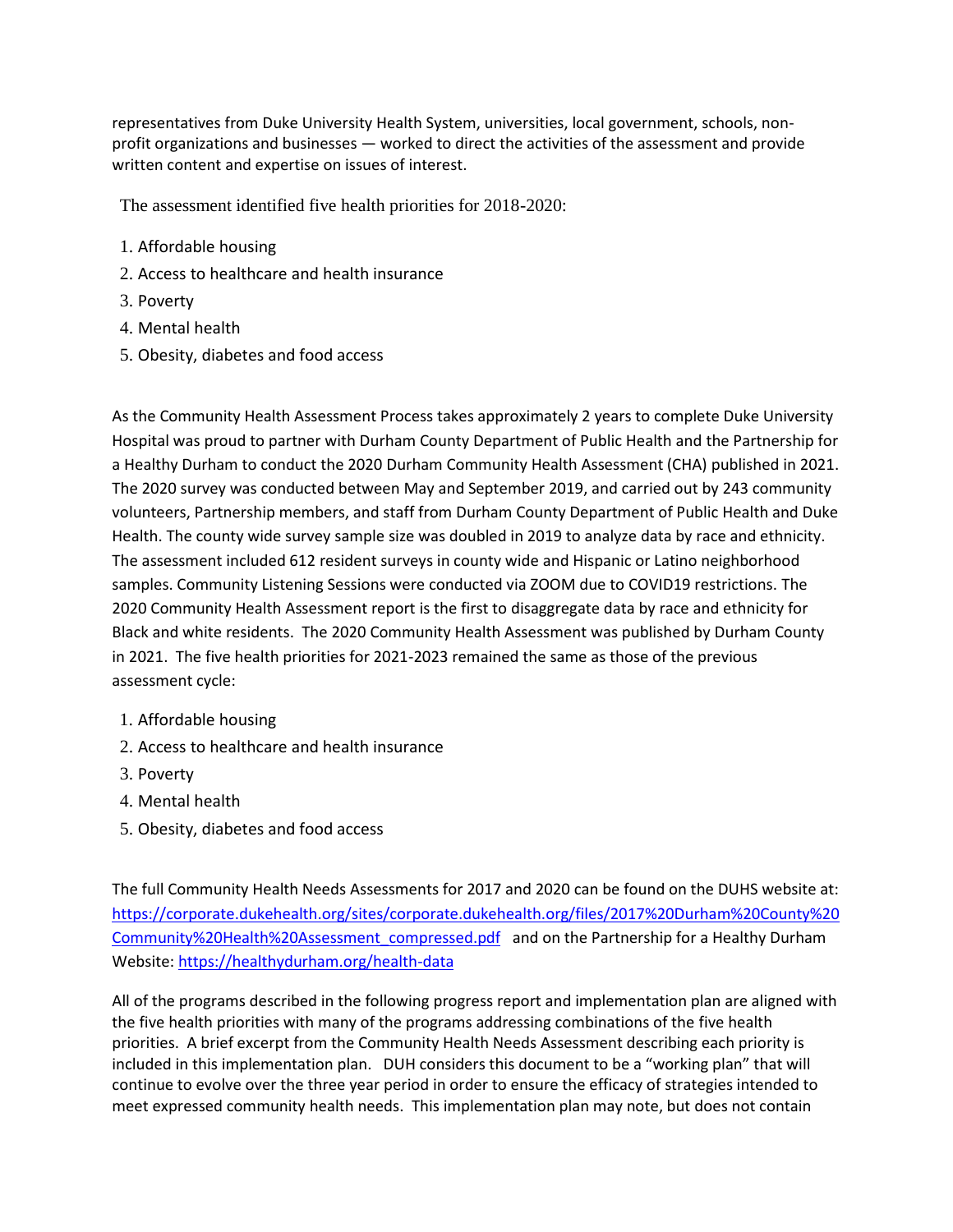detailed descriptions of, the community health improvement work carried out by other components of the larger Duke University Health System or Duke University. This implementation plan is intended to highlight Duke Hospital's continually evolving activities and support to improve health with the Durham Community.

### **FY21 PROGRESS AND FY22 IMPLEMENTATION PLANS**

Together with its partners, DUH asks about and listens to concerns, explores barriers to care, analyzes healthcare utilization and costs, identifies partner needs and resources, plans/redesigns services, tracks outcomes, and shares accountability in order to develop effective programs to improve the health of the Durham community. As such this Implementation Plan includes new and long-standing programs.

#### **1. Affordable Housing**

Affordable housing, as defined by HUD, requires no more than 30% of a family's monthly income. If a family spends more than 30% of income on housing, they are less able to pay for other expenses, such as food and health care. The increased cost burden of unaffordable housing adds to psychosocial stressors that can negatively impact a family. Renters make up 40% of households in Durham, and almost half of them are defined as cost-burdened (i.e., paying more than 30% of their monthly income for housing).

DUH has partnered with Habitat for Humanity of Durham on a number of home builds. Additionally, affordable housing is a focus of DUH as part of the larger Duke University. In 2018, funding from Duke University and the AJ Fletcher Foundation provided the opportunity to develop two acres of prime downtown Durham land into multi-unit affordable housing.

FY20 PROGRESS: The project broke ground in July 2019 with an anticipated completion date of December 2020. The larger Duke University also committed \$3 million with the City of Durham to develop an Affordable Housing Loan Fund.

FY21 PLANS: The multi-unit affordable housing is expected to be completed and occupied in 2021.

FY21 PROGRESS: The multi-unit affordable housing complex was finished and occupied in 2021.

FY22 PLANS: Duke's work related to Affordable Housing is and will continue to be led by Duke University's Office of Durham and Community Affairs. For insight into this and other work led by the Office of Durham and Community Affairs see[: https://community.duke.edu/programs](https://community.duke.edu/programs-initiatives/housing-neighborhoods/)[initiatives/housing-neighborhoods/](https://community.duke.edu/programs-initiatives/housing-neighborhoods/)

#### **2. Access to Healthcare and Health Insurance**

Access to health care in a community refers to the ability of residents to find a consistent medical provider for their primary care needs, to find a specialty provider when needed and to be able to receive that care without encountering significant barriers. Although there are many medical providers, which include a number of low cost and free clinics in Durham County, there are still many Durham residents who have trouble accessing care when they need it. Barriers to obtaining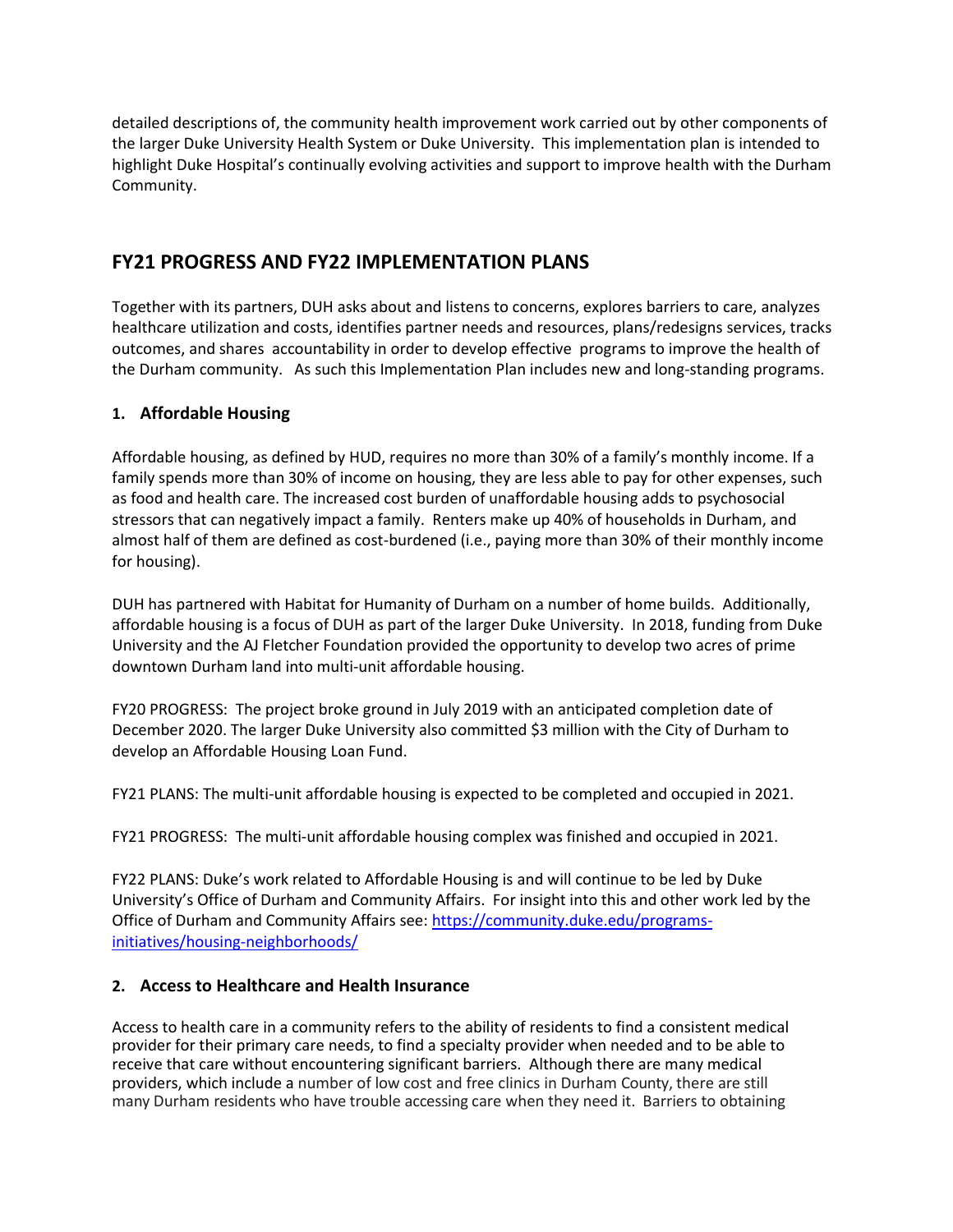health care include issues with transportation, language barriers, or distrust of the healthcare system. The top reasons identified by Durham County residents forwhy theyorsomeone in their household could not access necessary healthcare included insurance didn't cover service, copay was too high, lack of insurance, couldn't get an appointment, didn't know where to go or provider didn't take their insurance.

A number of long-standing programs supported by DUH seek to increase access to care for uninsured, underinsured and/or vulnerable individuals and families including:

*Project Access of Durham County (PADC)* links eligible low-income, uninsured Durham County residents to specialty medical care fully donated to the patients by the physicians, hospitals including DUH, labs, clinics and other providers participating in the PADC network. PADC celebrated its 10<sup>th</sup> anniversary of service in April 2019.

FY20 PROGRESS: While FY20 began as yet another successful year for PADC, many services in the latter part of FY20 were disrupted/delayed as a result of COVID19. PADC, like many other programs, focused energy and resources to address basic needs of patients and community members as they struggled with the impact of COVID19 – health, income, housing, food.

FY21 PLANS: PADC will continue to focus on COVID19 response efforts and provide as many specialty services as possible given ongoing COVID19 disruptions/delays.

FY21 PROGRESS: PADC continued to focus on COVID19 response efforts and partnered with numerous community organizations to help individuals impacted by COVID19. PADC continued to link as many uninsured individuals as possible to specialty services in spite of disruptions/delays that continued as a result of COVID19 in FY21.

FY22 PLANS: Continue COVID19 response efforts and navigate disruptions/delays in specialty services that may occur due to COVID19.

*Local Access to Coordinated Healthcare (LATCH***)** was initiated in 2002 with Healthy Communities Access Program (HCAP) funding from the US Health Resources and Services Administration (HRSA) to Duke's Division of Community Health, Department of Community and Family Medicine. The founding and sustaining LATCH Partnership includes DUH (which now provides the majority of operating funds), Lincoln Community Health Center, the Durham County Departments of Health and Social Services, El Centro Hispano, and a number of CBOs. Through community-based, linguistically and culturally-relevant care management, LATCH aims to improve health knowledge and self-care, access to health care and health services utilization outcomes among Durham County's uninsured. Care Management services include: health services coordination and navigation (medical, social, behavioral); post-hospitalization follow-up; patient education; chronic disease management; psycho-social support; access to benefits (Medicaid/SSI/SSDI); bills assistance; interpretation/translation; and, transportation coordination. In partnership with other community stakeholders—health care and social service providers, local government and community-based organizations—LATCH monitors health care trends, identifies barriers facing uninsured patients, and, working as a consortium, addresses and eliminates barriers.

FY20 PROGRESS: Despite reduced staffing in 2020 and COVID19, LATCH still provided care management services to 335 individuals.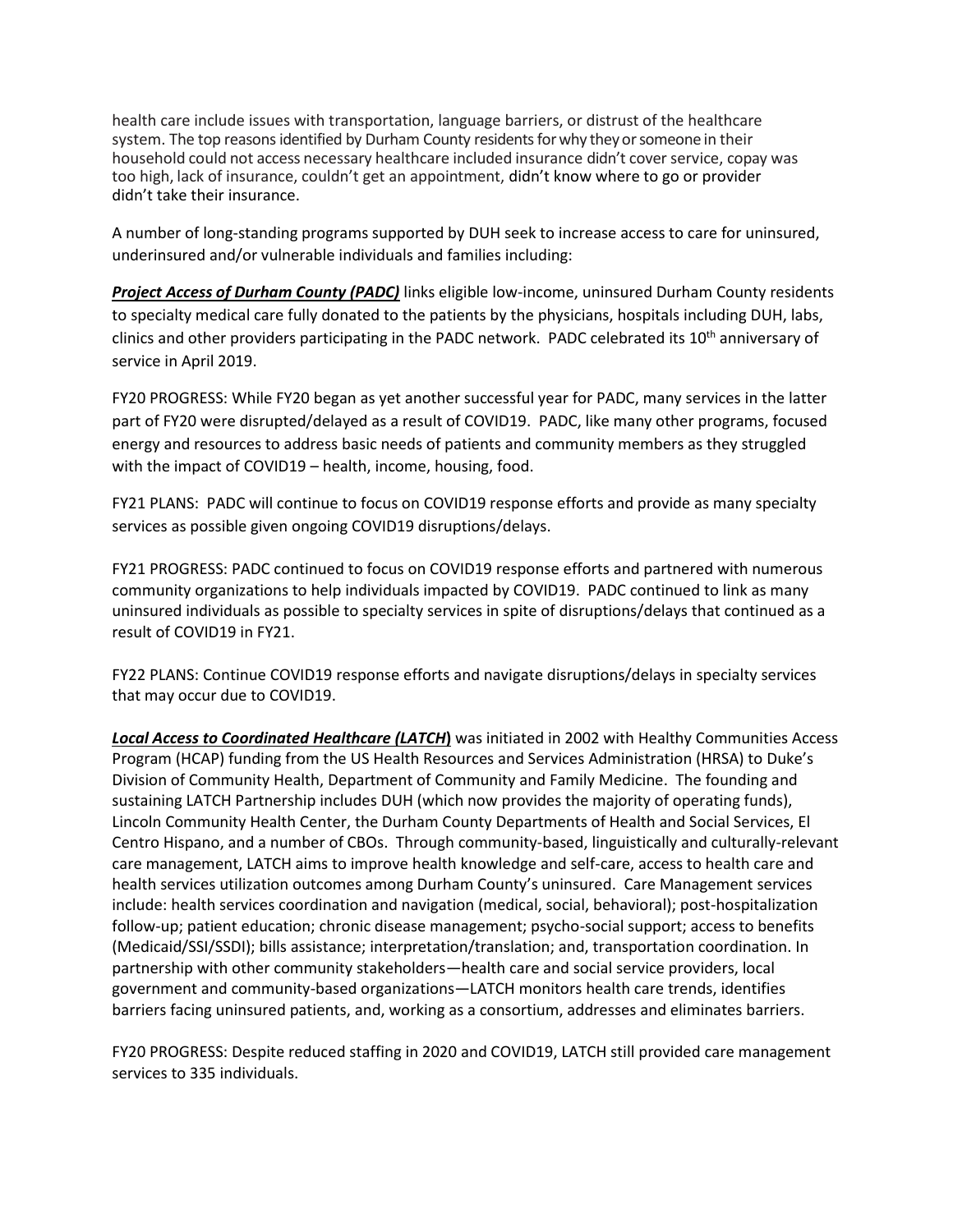FY21 PLANS: Continue care management services and COVID19 response efforts.

FY21 PROGRESS: LATCH continued to partner with various Duke and community organizations in COVID19 response efforts in FY21. In addition, LATCH provided care management services to 772 individuals.

FY22 PLANS: LATCH will continue care management services and COVID19 response efforts to address the needs of its patient population given the resources available.

*The Complex Child Program (CCP)* provides the coordination of medical and co-management of medical care for children with multiple medically complex issues that require the interaction with multiple specialists. On average these children work with 13 specialists. Before the Complex Child Program, care could seem fragmented as patients/families had no central "quarterback" helping to oversee the big picture.

Through the CCP parents now have direct phone access to a complex care service (CCS) provider or RN 24/7. The CCP team works with parents to create a comprehensive "complex care plan" that is placed in the Child's medical record and given to the parents. In addition, the CCP team coordinates inpatient intensive care transitions prior to discharge and conducts intensive outpatient "between-visit" contacts (phone, clinic visits, and in some cases, home visits).

FY20 PROGRESS: CCP has served 156 children since inception and continues to provide ongoing care to 106 patients. The volume/census of the program depends upon the children who need the service, and staffing volume flexes to meet the needs of the children and their families.

FY21 PLANS: Continue the CCP serving children with multiple medically complex issues and their families.

FY21 PROGRESS: As in FY20 CCP continued to maximize services to children with multiple medically complex issues and their families.

FY22 PLANS: Continue the CCP serving children with multiple medically complex issues and their families.

*Southern High School Wellness Center* provides comprehensive primary care and mental health services at Southern High School to students at the school and is open to all students and staff of Durham Public Schools. Operated by Duke's Division of Community Health on behalf of DUH, the Southern High School Wellness Center celebrated 25 years of service in 2020. Durham Public Schools closed for in-person learning in March of 2020 as result of COVID 19. The Southern High School Wellness Center pivoted to providing telehealth services (via phone/video visits) in 2021.

*Just for Us (JFU)* provides in-home care program for low-income, frail elderly and disabled. JFU was launched in 2002 as a collaboration of Duke, Lincoln Community Health Center, Durham Department of Social Services (DSS), the local area mental health entity, and the Durham Housing Authority. DUH provides the majority of ongoing support for the program. Through Just for Us, an interdisciplinary team of providers serves clients in their homes, providing medical care, management of chronic illnesses, and case management. Each participant receives a home visit every 5 weeks unless there is an acute episode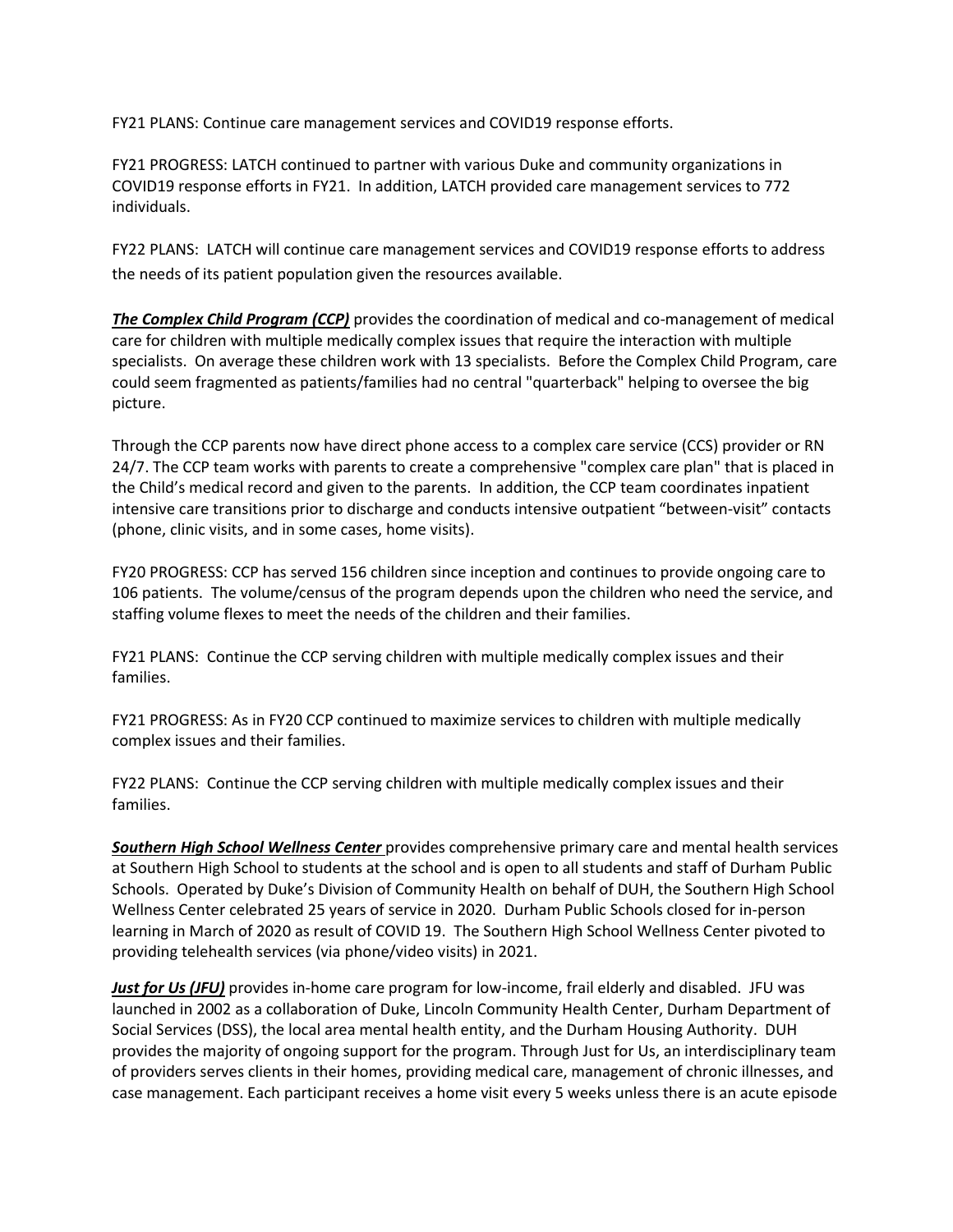or a hospital discharge, for which a visit is scheduled immediately. Visits include medication reconciliation, social issues, support services, chronic disease management, and post-hospital care. The health care team consists of a clinical provider (PA, NP or MD), occupational therapist, registered dietitian, social worker, phlebotomist, and community health worker.

In late December of 2019 reports of carbon monoxide poisonings began at the McDougald Terrace Apartment Complex. By early January 2020 the Durham Housing Authority had relocated hundreds of residents to 15 hotels across Durham. The Just for Us team deployed to provide health care for residents across the 15 hotel sites during January and February. Almost all of the Just for Us in home visits ceased in March of 2020 as a result of COVID 19. As a result, the JFU team conducted frequent well-check calls and provided telehealth services (via phone/video visits).

*Neighborhood/Community Clinics:*DUH in partnership with Lincoln Community Health Center collaboratively operates three community health clinics; the Lyon Park Community Clinic, the Walltown Neighborhood Clinic and the Holton Wellness Center. The clinics were designed to provide primary care, health education, and disease prevention to the underserved populations of Durham. The clinics provide medical care for persons with and without health insurance. Those without insurance are seen based on a sliding fee scale. No patient is denied care based on inability to pay for services. The Lyon Park Clinic was the first of the collaborative neighborhood clinics, opening its doors for patient care in April 2003. The Walltown Clinic opened in January 2005 and the Holton Clinic opened in August 2009. Each clinic received start-up funds through a Duke Endowment grant. Clinics generate revenue through a contract with Lincoln Community Health Center and receive significant support from DUH. The clinics operate as Family Medicine Practices and are open 5 days a week. Staffing includes Physician Assistants, Nurse Practitioners and Family Physicians, who serve as supervising doctors. Each clinic is supported by nursing staff: Certified Nursing Assistants, Licensed Practical Nurses, or Certified Medical Assistants and a staff assistant. The staff assistant performs all administrative tasks for the clinic including answering incoming phone calls, registration, scheduling, etc.

At the onset of Durham's stay-at-home orders, the Holton Wellness Center had to close as it is located in a school and multi-purpose center. The team was able to move to the other neighborhood/community clinic locations and all of the neighborhood/community clinics added telehealth services (via phone/video) in addition to in-person visits.

FY20 PROGRESS: In spite of the disruption caused by COVID 19, the Southern High School Wellness Center, Just for Us, and the Neighborhood/Community Clinics provided more than 12,000 clinical encounters in 2020.

FY21 PLANS: The Southern High School Wellness Center, Just for Us, and the Neighborhood/Community Clinics hope to return to pre-pandemic levels of clinical encounters of 13,000+

FY21 Progress: The Southern High School Wellness Center, the micro-clinics and Just for Us continued to adjust to the impacts of COVID19 and provided 10,049 in person and video/telehealth patient visits.

FY22 PLANS: Utilizing lessons learned during COVID19, the Southern High School Wellness Center, the micro-clinics and Just for Us will continue to find ways to improve and expand video/telehealth patient visits as the COVID19 pandemic continues.

#### **3. Poverty**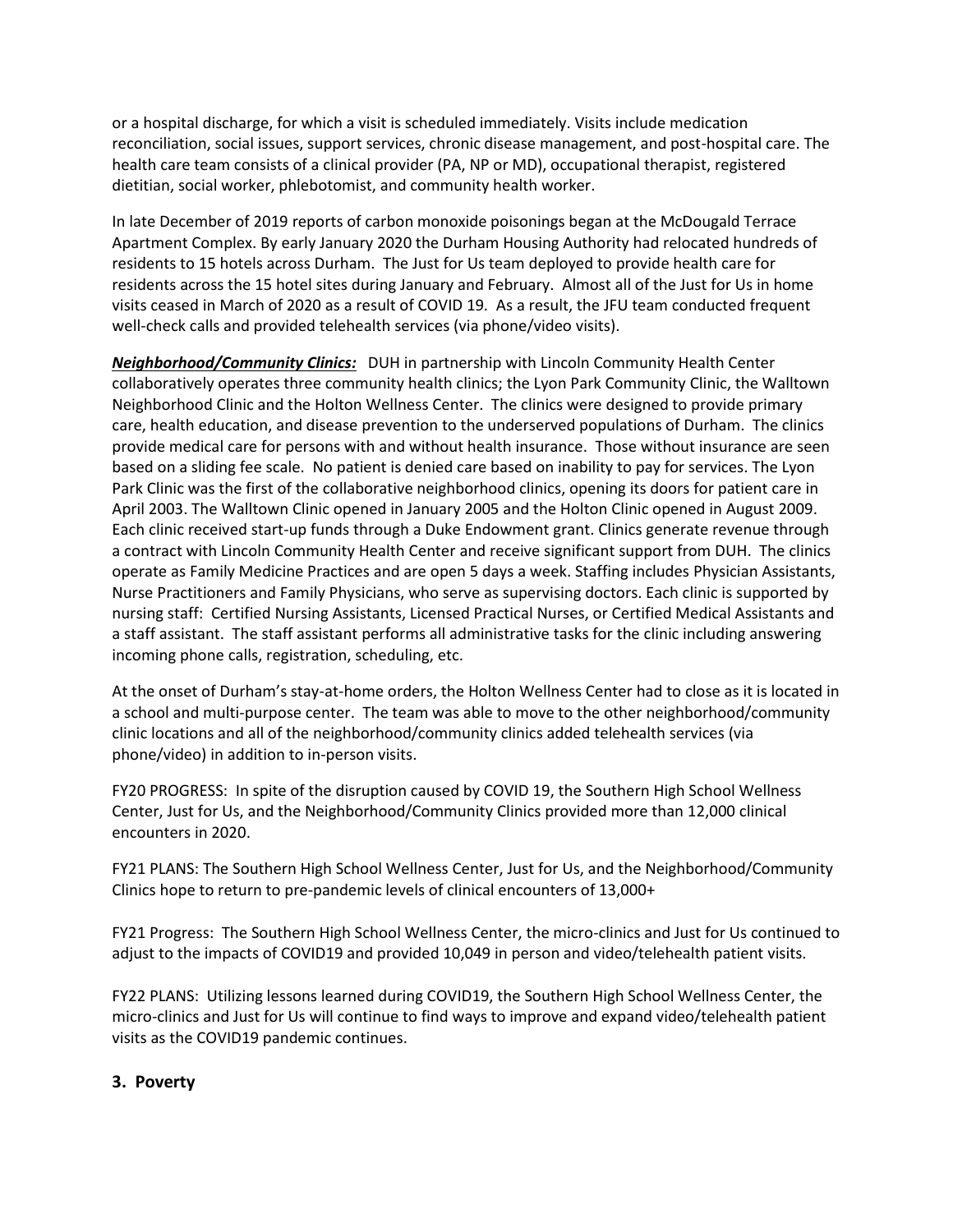Poverty has a strong impact on health and is an important concern for Durham residents. Research now shows that even the risk of an adverse change in material conditions — economic and housing insecurity, as well as un- or underinsured health insurance coverage — affect health outcomes. Reasons for the association between economic insecurity and health include the health effects of stress resulting from economic insecurity, effects of stress and spending limitations on food consumption, and restricted use of health services.

*Increase in Minimum Wage:* Effective July 1, 2019, Duke University and Health system increased the minimum wage to \$15 per hour for all employees and expects all contractors with employees working full-time on campus to do the same and on July 1, 2019.

*Second Chances:* Since September 2018, Duke no longer requires job applicants to disclose criminal history during the application process.

*SSI/SSDI Outreach, Access and Recovery (SOAR):*helps patients who are chronically homeless, or at risk of homelessness access health insurance, a stable income, and medical care by assisting these individuals in applying for Supplemental Security Income (SSI) and Social Security Disability Insurance (SSDI).The homeless population and those reentering the community from an institution face numerous challenges in accessing services. Approval on initial SSI and SSDI applications for these at-risk populations, who have no one to assist, is about 10-15 percent. For those with mental illness, substance abuse issues, and/or co-cognitive impairment, the application process is even more difficult. Even with assistance, the application process can take up to six months. Through SOAR, these individuals with complex needs are provided case management for home, hospital, and clinic visits; are provided with a step by step explanation and completion of all applications for federal disability benefits; receive expedited applications for monthly income and Medicaid/Medicare; and are linked to community resources. DUH currently funds two SOAR Case Managers who have successfully helped more than 100 patients in the last 3 years.

FY20 PROGRESS: The SOAR Program anticipated at least 100 referrals in 2020. Unfortunately, program staffing was limited to one SOAR Case Manager. Since the application process often takes a year to complete, COVID19 had a significant impact on progress. Only 22 applications were fully processed.

FY21 PLANS: Return to pre-pandemic levels of referrals and completed applications.

FY21 PROGRESS: FY21 did not bring the relief from the COVID 19 pandemic that the world had hoped for, but the SOAR program was able to service 20 cases.

FY22 PLANS: Continue to adjust to COVID19 disruptions and maintain a minimum of 20 cases.

**Benefits Enrollment Counseling (BEC):** In FY 16 the Duke Division of Community Health launched the Benefits Enrollment Counseling Program (BEC) with grant funding through the National Council on Aging to help seniors and those with disabilities and a limited income find and enroll in all the benefit programs for which they are eligible. The goal of the service is to enable older adults to enjoy life and live independently in their homes and communities for as long as possible. For those with limited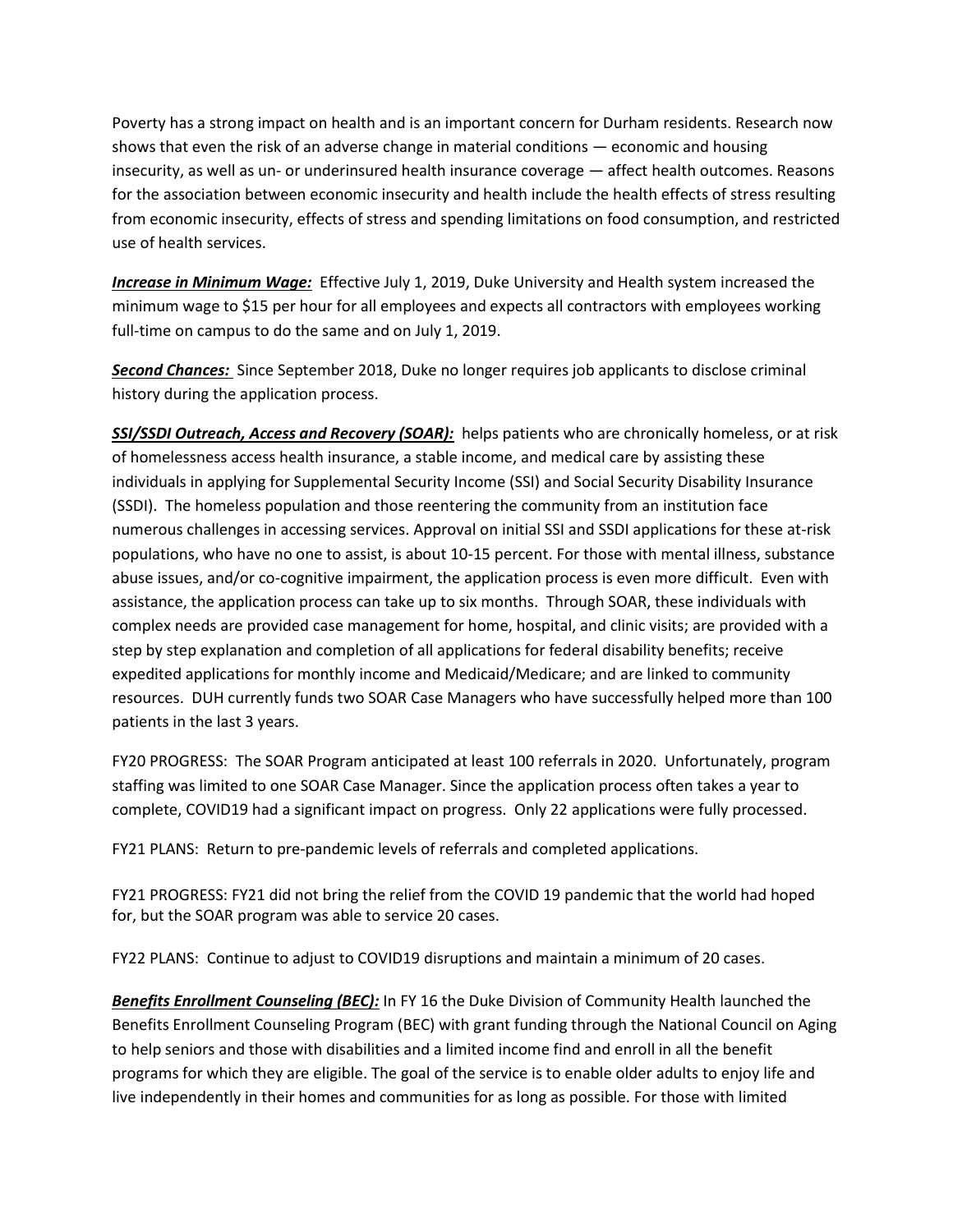income and resources, additional support can be critical in maintaining their health and avoiding costly hospitalizations. The benefits provide clients served with access to healthy food, needed medical care and prescriptions, as well as other supportive services. The benefits also provide a community economic stimulus, as benefits are spent locally in pharmacies, grocery stores, utility companies, and health care providers. To increase the reach of the program beyond grant funding, BEC staff train volunteers (from partner community based organizations and Duke) to assist clients in Durham, Granville and Person Counties. BEC currently works with 26 Duke undergraduates and medical students. These students engage in service, outreach, and advocacy efforts, as well as build meaningful intergenerational relationships.

In 2019 BEC launched the COPE initiative (Community Outreach, Prevention, and Education), which offers health screening and education in the community, and initiatives that directly address gaps in senior hunger prevention through teaching self-sufficient, sustainable gardening practices and the provision of cooking classes at senior centers.

FY20 PROGRESS: Even with the disruption of COVID19, BEC assisted 622 individuals with an average of 1.7 applications per person for benefit programs. The total value of benefits was \$2,304,359.00. BEC made a great deal of progress in clearing two acres on the roof of a parking garage to prepare it for the installation of irrigation for a community garden. On site physical work on the area came to a halt in March 2020 as a result of COVID19, but planning for the proper irrigation continued and on site work will pick up as soon as allowed. Efforts related to the COPE program focused on COVID19 response assistance for seniors and included weekly well-check calls as well as the delivery of prepared meals and food boxes.

FY21 PLANS: Continue COVID19 response assistance and BEC. Return to community garden work when allowed.

FY21 PROGRESS: As COVID19 continued to upend numerous activities, work on the community garden did not continue in 2021. BEC did assist in COVID19 response efforts (see COVID Response Section at the end of this report) and continued to connect eligible individuals to resources. BEC assisted 475 individuals with an average of 1.29 applications per person for benefit programs. The total value of benefits was \$1,957,098.00.

FY22 PLANS: Continue COVID response assistance and BEC. Return to community garden work when feasible.

#### **4. Mental Health**

Mental health and substance use disorders have indirect costs such as prevention, treatment, and recovery supports. But, there are also indirect costs such as motor vehicle accidents, premature death, comorbid health conditions, disability, lost productivity, unemployment, poverty, school difficulties, engagement with social service, juvenile justice, criminal justice systems, and homelessness, among other problems. DUH partners with and supports a number of collaborative initiatives to improve access to mental health services and reduce substance abuse.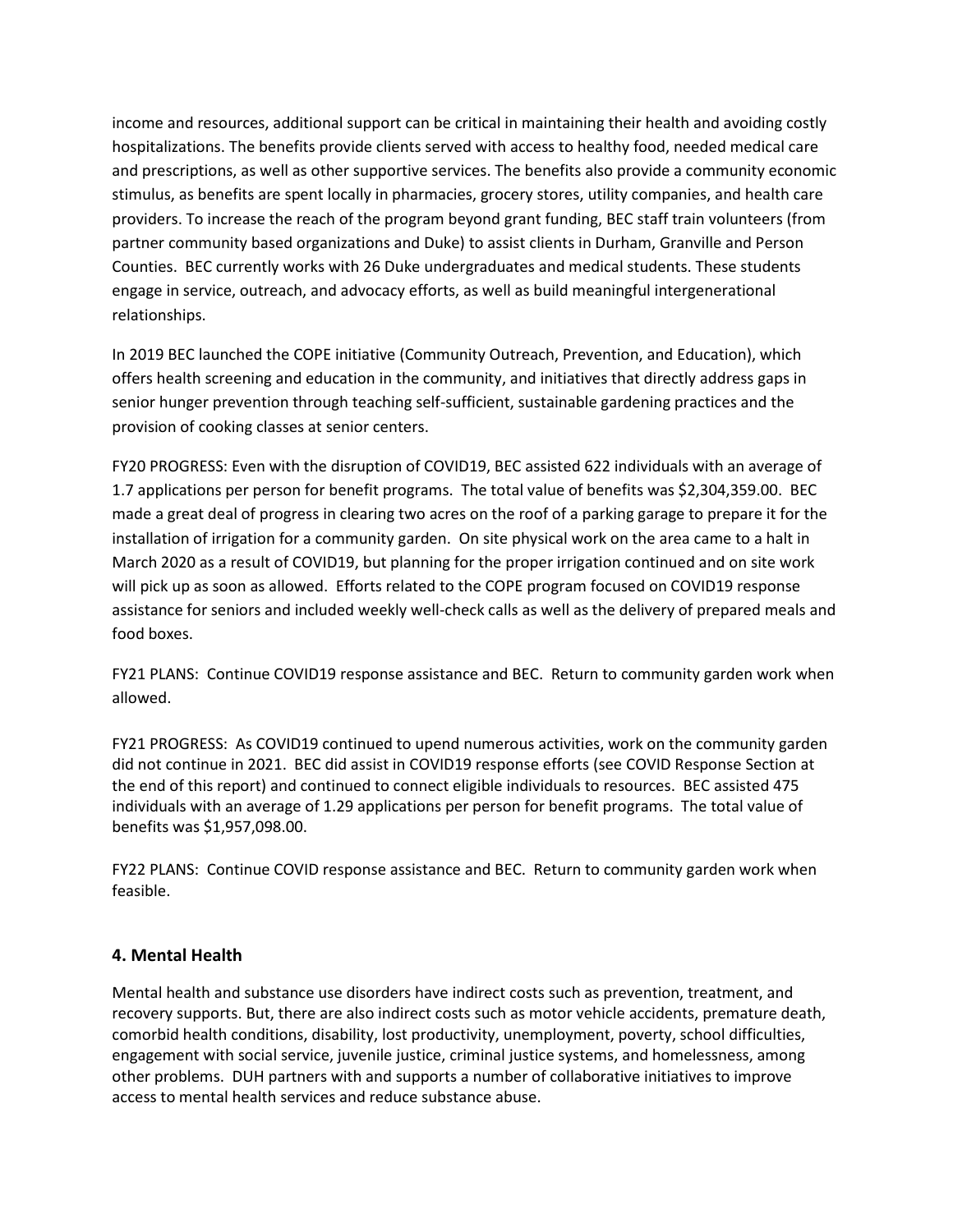DUH continues to serve as a key partner in the following activities:

- *Community Coalitions:* Durham Crisis Collaborative; Partnership for a Healthy Durham Mental Health Committee and Durham Together for Resilient Youth; Durham County Leadership Forum on Substance Abuse and Mental Health.
- *Naloxone Outreach:* Pharmacies (Duke South, Clinic Pharmacy, Main Street, Gurley's, Josef's, & Duke Cancer Specialty); Durham County Department of Public Health; Durham Mobile Crisis Unit.
- *Provider Education:* Provider Toolkits and CME Education; Use of Pain Agreements; Use of Controlled Substance Reporting System (CSRS); Chronic Pain Provider Consultation Calls.
- *Diversion Control:* Permanent Drop Boxes in 5 of 6 counties (Durham, Franklin, Person, Granville,Vance).
- *Chronic Pain Patient Support:* Chronic Pain Self-Management Workshops at Lincoln Community Health Center; Chronic Pain Management Resources; Key community presentations.
- *County-wide Adverse Childhood Experiences (ACEs) and Community Resiliency Model (CRM):*  activities and training.

FY20 PROGRESS: Partnership in the activities listed above supported the continuation of a number of initiatives including the placement of peer support specialists for the DUH Emergency Department; A Medication Assisted Therapy Program in the Durham County Jail. In addition, chronic pain selfmanagement workshops continued at Lincoln Community Health Center and the activities and training in ACES and CRM continued across the County.

FY21 PLANS: Continue to serve as a key partner in the collaborative activities to reduce substance misuse and increase access to mental health services.

FY21 PROGRESS: Durham Detention Center MAT Program now provides induction treatment services (Phase II of MAT) for individuals with SUD. They also received approval from the State to begin an Opioid Treatment Program within the Detention Center. Detention Center has hired a Licensed Clinical Additions Specialist (LCAS) and Peer Support Specialist to continue care coordination of services.

Durham Department of Public Health by way of Alliance Health provided Opioid Use Disorder (OUD) Provider Training Series in May 2021. Several Duke Providers were among the presenters for the training. An updated Substance Use Disorder Resource Guide on Public Health's website under the DJT Task Force Section. This was a collaboration with the Durham Joins Together (DJT) Prevention Education Committee.

Alliance purchased Naloxone (Narcan) and disseminated to partnering organization to help with the shortage of naloxone access. Alliance providing additional funding to support efforts with Detention Center MAT and Peer Support Specialists (PSS) services.

FY22 PLANS: Mental Health Treatment Committee will continue work and identify SUD Housing resources for individuals in active MAT treatment programs. Alliance providing Additional funding to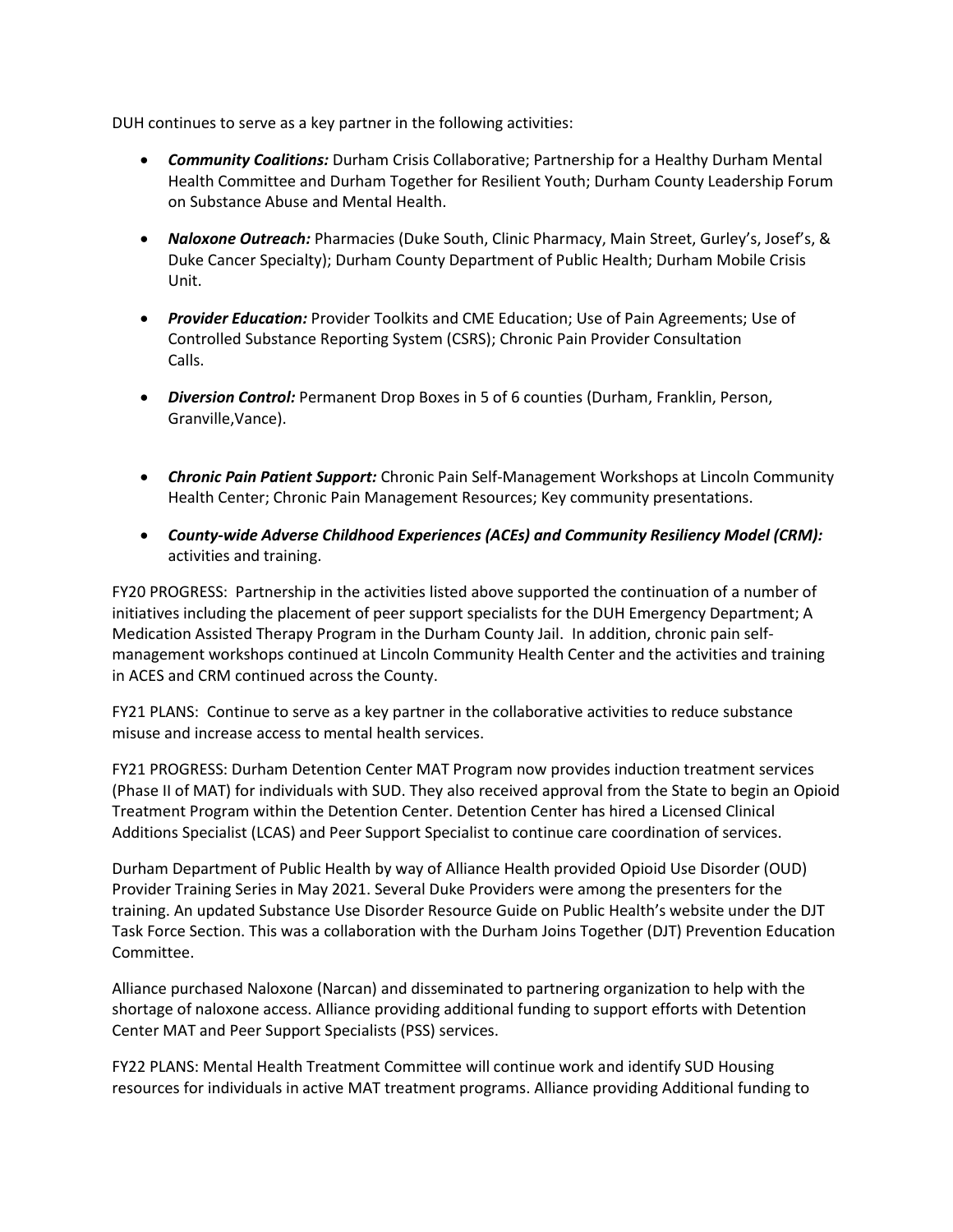support efforts. Current listing for MAT Housing resources is on Durham Public Health website under the DJT Task Force Section.

Peer Support Specialist provided by DRRC to begin supporting inpatient services in Duke University Hospital and Duke Regional Hospital. Using technology resources to promote DRRC services for patients Such as the expansion of DRRC's OBOT program.

Durham Public Health plans to have the SUD Resource Guide translated in Spanish.

*DUHS Safe Opioid Task Force*was created **t**o improve the safety of pain management by encouraging clinical practice standardization, where clinically appropriate, when opioid therapy is designated for treatment. The Opioid Safety Task Force provides recommendations for the initiation and management of opioid therapy across Duke University Health System (DUHS) to improve personal and community safety and reduce harm associated with the high risk treatments while engaging patients in their own care. DUH along with Duke Regional and Duke Raleigh Hospitals serves as a pivotal player in all aspects of the work of the Task Force.

FY20 PROGRESS: Training providers across Duke in Medication Assisted Therapy (MAT) continued with more than 100 providers now trained.

FY21 PLANS: Continue the work of the Task Force.

FY21 PROGRESS: Active Duke MAT providers are listed in EPIC (Duke Electronic Health Record) for the scheduling of patients requiring MAT services. This greatly enhances the ability to get patients quickly scheduled with MAT providers.

FY22 PLANS: Continue efforts to support treatment options for individuals living with OUD/SUD.

#### **5. Obesity, Diabetes, and Food Access**

As of 2016, 65% of adults in the Piedmont region, which includes Durham, were overweight or obese. Additionally, 12% of Durham high schoolers were obese as of 2014. Obesity is a strong contributor to diabetes. In 2015, 14.1% of Durham County residents aged 18 years or older who received some level of care from Duke Health and/or Lincoln Community Health Center had diabetes. Many diseases are linked to nutrition, including obesity, hypertension, high cholesterol, diabetes, and some cancers. Food insecurity, the state of being without reliable access to a sufficient quantity of affordable, nutritious food, has a large impact on a person's diet. It is estimated that 17.9% of Durham residents (51,710 people) are food insecure.

*Bull City Fit* is a community-based wellness program and is part of the larger [Duke Children's Healthy](http://www.dukechildrens.org/services/nutritional_disorders_and_obesity)  [Lifestyles](http://www.dukechildrens.org/services/nutritional_disorders_and_obesity) program. The Healthy Lifestyles program seeks to address weight-related health problems for children by offering caring providers, family-centered treatment programs, highly trained educators and researchers, and strong community partnerships. Bull City Fit helps in this effort by offering free evening and weekend activity sessions for the larger community. These sessions cover various themes that encourage and promote active living, such as fitness games, sport lessons, exercise routines, swimming, cooking, and gardening. Each activity is facilitated with the support of energetic staff and volunteers to create a positive and fun environment for all.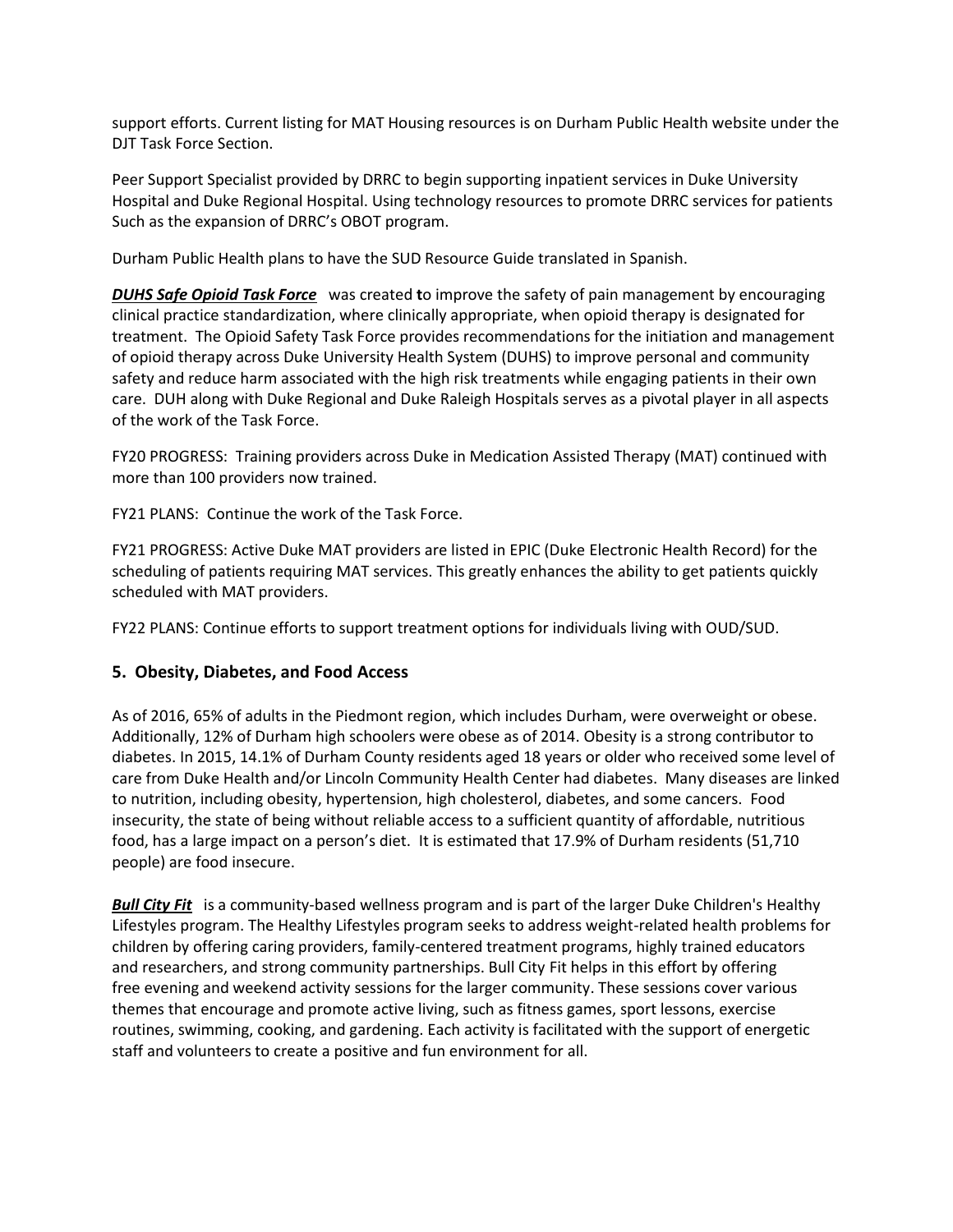Bull City Fit empowers the whole family to increase knowledge and practice of physical activity and healthy eating; address current weight-related illness and prevent chronic disease through increased activity levels; improve quality of life by promoting healthy behaviors; increase confidence, support positive change, and build a lifelong commitment to a healthy lifestyle.

Partners include: Durham Parks and [Recreation;](http://durhamnc.gov/ich/op/prd/Pages/Home.aspx) Durham City [Government;](http://durhamnc.gov/Pages/Home.aspx) Durham County [Department](http://www.dconc.gov/government/departments-f-z/public-health) of Public [Health;](http://www.dconc.gov/government/departments-f-z/public-health) East Durham [Children's](http://edci.org/) Initiative; Lincoln [Community](http://www.lincolnchc.org/) Health Center; [Community](http://www.cnpnc.org/index.php/veggie-van) Nutrition [Partnership; Veggie](http://www.cnpnc.org/index.php/veggie-van) Van; Blue [Pointe](http://www.bluepointyoga.com/) Yoga[; Durham](http://www.dpsnc.net/pages/Durham_Public_Schools) Public Schools; [Partnership](http://www.healthydurham.org/) for a Healthy [Durham;](http://www.healthydurham.org/) Duke Service [Learning;](http://servicelearning.duke.edu/) Duke Family [Medicine;](http://www.dukemedicine.org/locations/duke-family-medicine-center) Duke [Children's](http://www.dukechildrens.org/) Hospital and the UNC [School](http://ssw.unc.edu/) of Social [Work.](http://ssw.unc.edu/)

FY20 PROGRESS: Bull City Fit began expansion planning for additional sites in 2019-2020. At the onset of the COVID 19 pandemic in the latter part of FY 20, Bull City fit continued to provide services via ZOOM and other remote platforms.

FY21 PLANS: Continue to provide services via ZOOM and other remote platforms. Return to in person activities when allowed.

FY21 PROGRESS: Due to the ongoing COVID19 precautions, services continued via Zoom and other remote platforms, alternating between fun cooking and fitness activities.

FY22 PLANS: Continue online offerings. Return to in person activities when feasible.

#### **COVID19 Response:**

All three DUHS hospitals provided extensive outreach, staffing and resources to advance equitable access to COVID19 testing and the distribution of vaccines. Two programs that illustrate unique and collaborative responses in Durham include:

DUHS-NCDHHS COVID19 Support Services Program: Between August of 2020 and May 2021, Duke University Health System (DUHS) served as lead entity for Region 3 of the NC DHHS COVID19 Support Services Program (SSP). Local Community Based Organizations (CBOs) provided services across a 7 county region, including Durham, Franklin, Granville, Nash, Vance, Wake and Warren. DUHS contracted with not only organizations with the best overall reach, but also with those who could generate impact within Highly Marginalized Populations (HMP) disproportionally affected by the pandemic. The accomplishments were the result of an intentionality of partnerships made to most effectively reach these areas. As of the program's conclusion, our network of CBOs served over 14,500 food boxes, over 65,000 meals and more than 13,000 packages of COVID supplies to households in our 7 counties. Additionally, nearly \$4 Million in relief payments were dispersed to just under 5,000 households. In total the program served 8,199 unique households reaching approximately 35 thousand individuals. Survey results indicated that 88% of participants were able to quarantine safely from COVID-19 as a direct result of these services.

DUHS-Durham County COVID19 Testing Site: In July of 2020 Duke University Hospital, through the Duke Division of Community Health, partnered with the Durham County Health Department and Durham Public Schools to operate a COVID19 testing site in East Durham. This area consisted of two zip codes